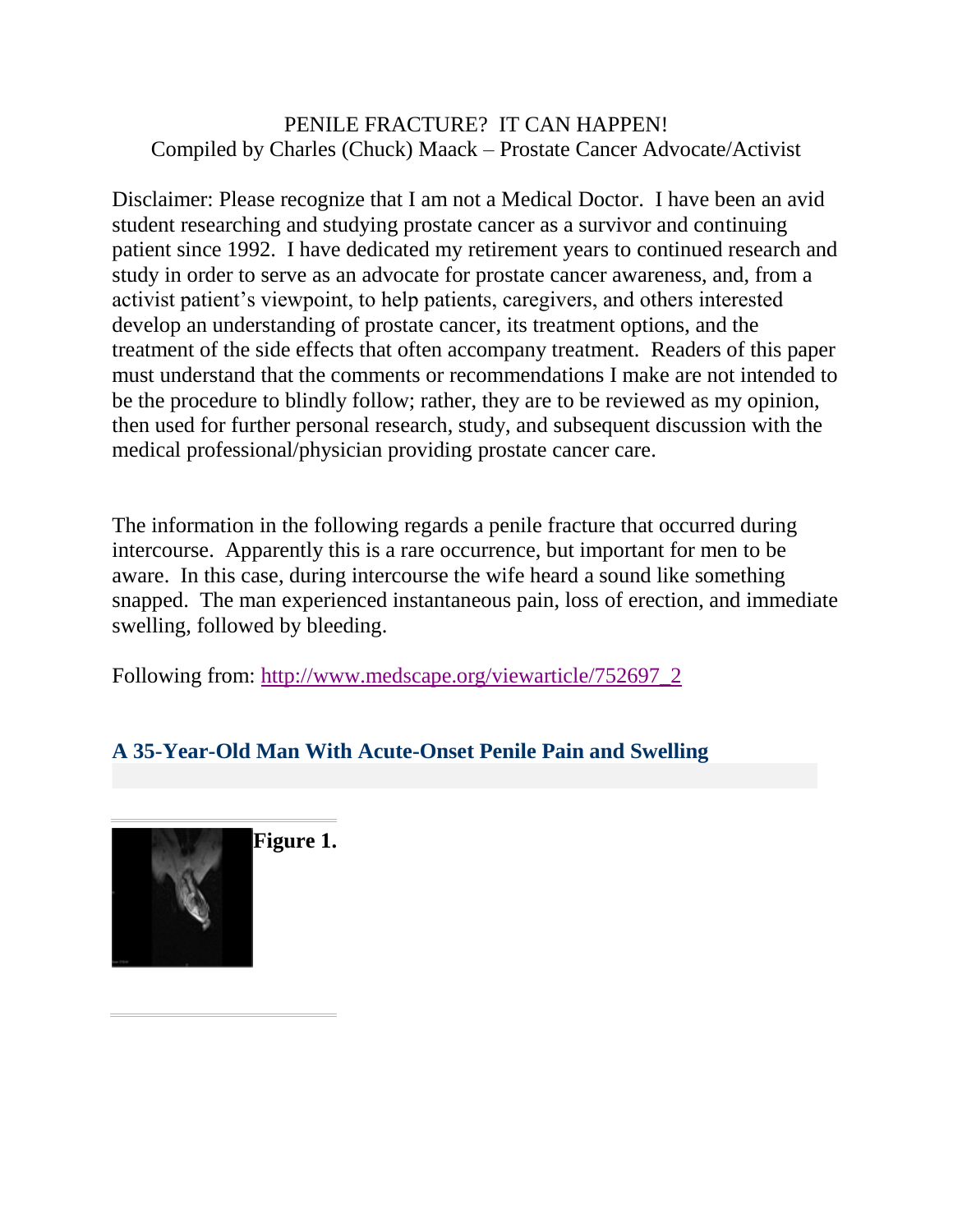







 $\equiv$ 

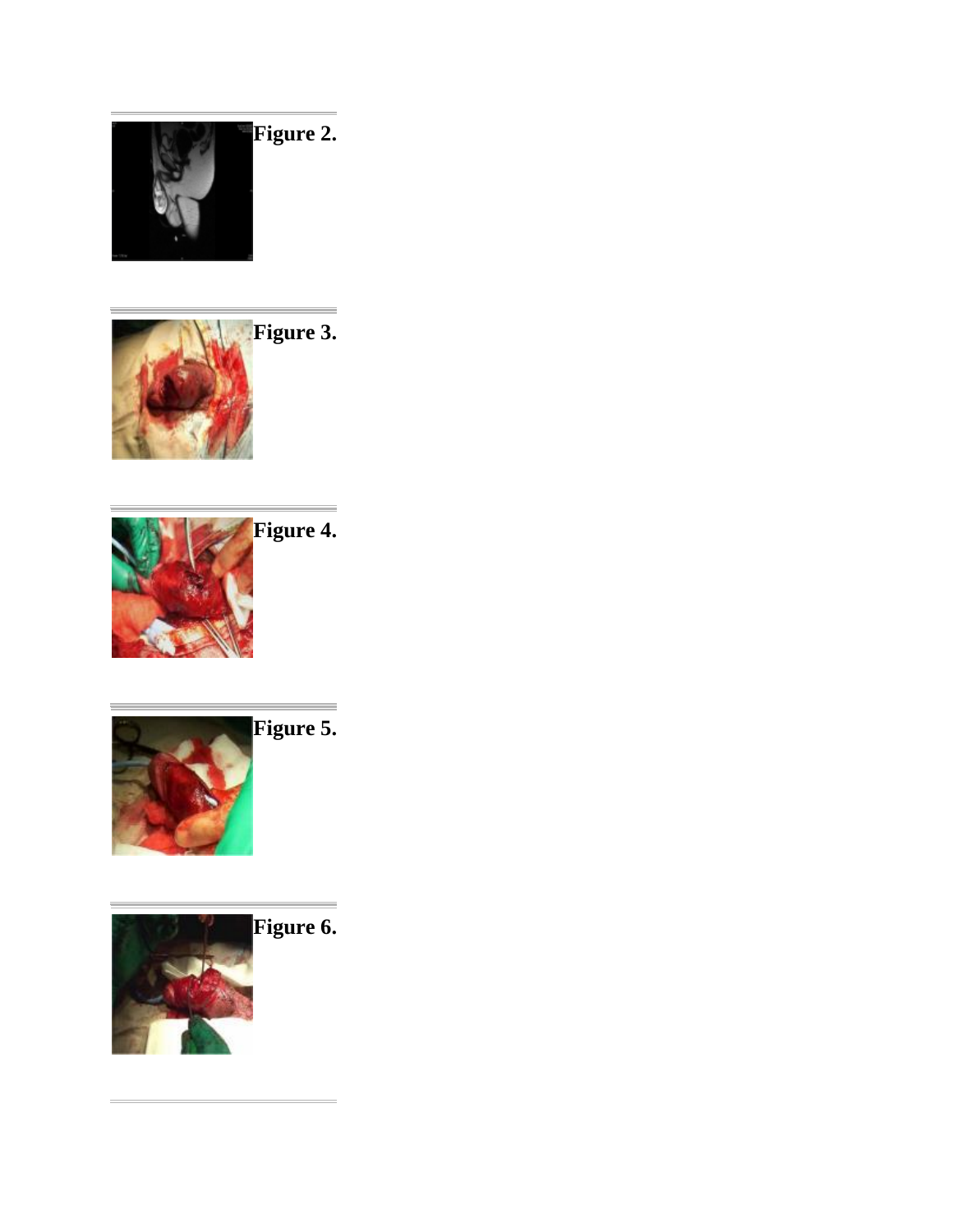Penile fracture is a true urologic emergency that generally requires urgent surgical repair; therefore, prompt diagnosis is required and the patient should be referred to a urologic surgeon with experience in the repair of this type of injury. This patient's presentation and physical findings immediately led to suspicion for penile fracture. The cracking sound reported by the patient's partner, with instantaneous pain, loss of erection, and immediate swelling, all pointed to a diagnosis of penile fracture.

This center has seen 3 cases of penile fracture in recent years, with differing management and outcomes. The first patient was rushed to the operating room without any imaging. While the final outcome was excellent, undertaking a penile exploration procedure blindly without any idea of the exact site and extent of the injuries, including urethral involvement, made for a very challenging procedure. The penis is a very vascular structure that bleeds heavily when injured, which makes blind exploration technically difficult and more traumatic. In the second case, preoperative MRI was performed. The site and extent of injury were localized prior to surgery, which made for a more straightforward surgical exploration.

In this patient, MR imaging was initially obtained. The findings of meatal blood and urinary retention suggested urethral involvement; a suprapubic catheter was placed in the emergency room prior to performing MRI. The MR images confirmed a penile fracture and also demonstrated a complete transaction of the midurethra (Figure 1). The findings were confirmed on surgical exploration (Figure 4).

Surgical exploration involved first performing a circumcision followed by degloving of the entire penile shaft. A rugged, 1-cm midshaft defect of the tunica albuginea was discovered on the ventral surface. A urethral catheter was then placed retrograde and appeared midshaft through the disruption. The area was irrigated with normal saline and the proximal stump of the urethra was identified; the catheter was then cannulated through to the proximal urethral end and into the urinary bladder. Further exploration revealed a complete disruption of the corpus spongiosum and partial disruption of both corpora cavernosa. The urethra was then repaired with 3-0 VICRYL™ over a silastic catheter. The rest of the penile injuries were repaired in layers with 2-0 VICRYL, including the tunica albuginea defect. The urethral catheter was left in situ and the suprapubic catheter removed in the operating room.

Penile fracture occurs as a result of forceful bending of an erect penis. This happens most commonly during sexual intercourse. Other reported cases have occurred during masturbation, falling on an erect penis, and rolling onto a nocturnally erect penis. It is often accompanied by an audible snap and followed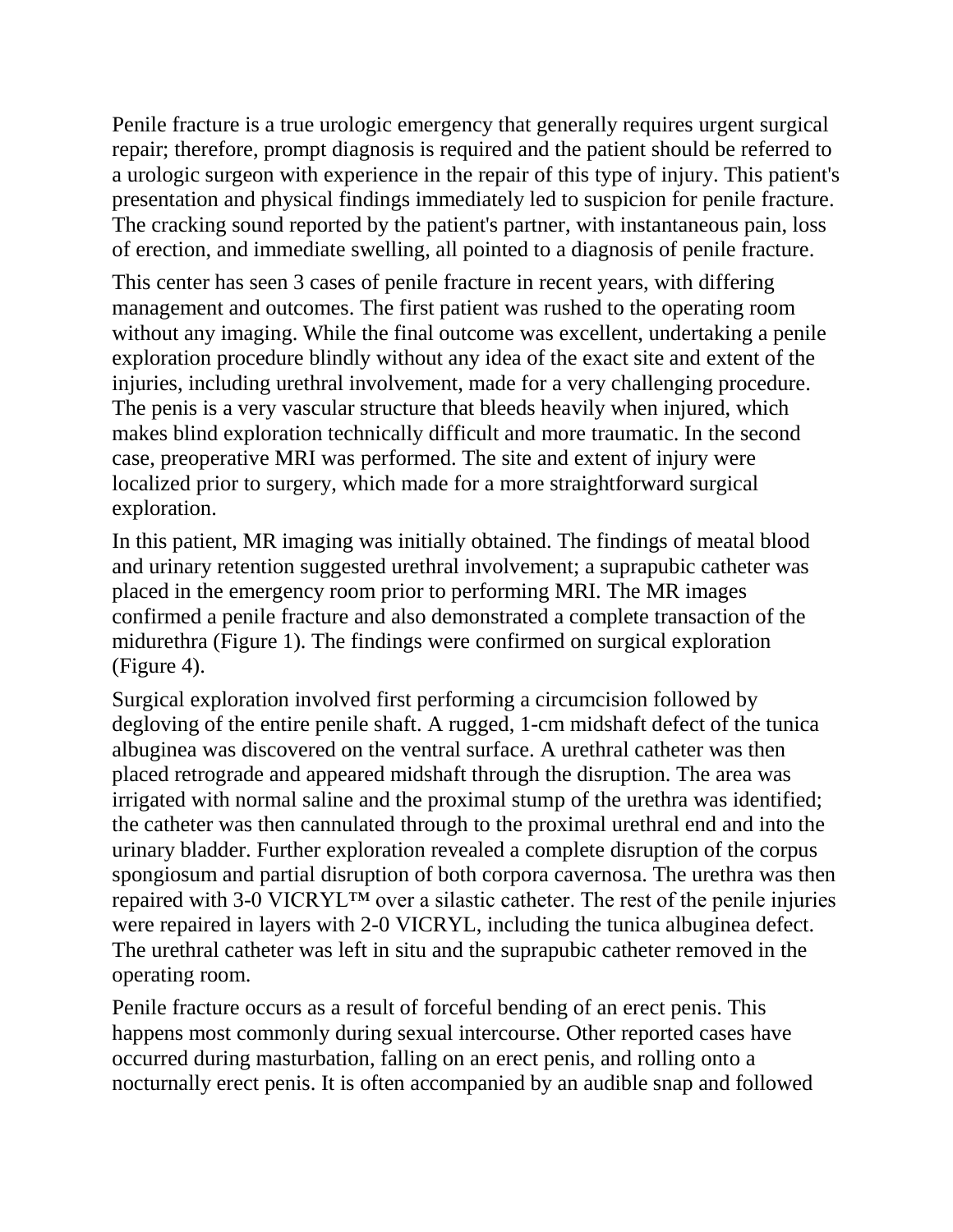immediately by severe pain, detumescence, swelling, and ecchymosis. In the erect penis, the tunica albuginea thins down from 2 mm to 0.5 mm and easily snaps when a violent bending of the penis suddenly increases the intracorporeal pressure. A flaccid penis generally will not fracture.

Penile fracture ranges from a simple unilateral corpus carvernosa tear with minimal disruption to severe injury with transection of the urethra. Except for blood at the urethral meatus, it is not possible to discern the extent of injury via physical examination alone. Significant penile fractures generally involve the corpora cavernosa and their covering sheath, the tunica albuginea. Lacerations rarely extend to involve the urethra (only around 10%), and complete transection of the urethra and corpus spongiosum is extremely rare. If the Buck's fascia remains intact, the swelling and ecchymosis are confined to the penile shaft; if the fascia dos not remain intact, blood and urine may dissect into the scrotum, perineum, and suprapubic spaces.

The major complications of penile fracture are loss of penile length, deformity, impotence, and urethral stricturing. It appears that the majority of patients who experience long-term complications are those who are managed nonsurgically. In a case series of 25 patients, all cases in which conservative (nonsurgical) management was the first treatment option suffered late complications (penile aneurysm, induration, penile curvature, erectile dysfunction) and the final results were often poor.

There have been a few reports on how best to image penile injuries prior to surgery. Some state that in the presence of obvious clinical signs consistent with a penile fracture, penile exploration can be undertaken without any imaging. The literature emphasizes the need for urgent operative management and suggests that the earlier the operation is done (preferably within 12 hours), the lower the risk for complications. Various imaging techniques have been utilized to determine the location and extent of the injury.

Cavernosography has been reported to be good at identifying a corpus cavernosal tear, but it is an invasive procedure; it has also been reported to cause postprocedural priapism. Ultrasonography can locate the exact site of a tear in the tunica albuginea, is easily available, and is noninvasive, but its use can be limited by gross penile swelling and often severe pain. Intraoperative urethrography has also been reported in cases without preoperative imaging. Urethrography will only provide evidence of urethral involvement.

MRI is an excellent tool in assessing the exact site and extent of injury in penile fractures and should be taken as the imaging modality of choice when available.<sup>[\[7\]](javascript:newshowcontent()</sup> MRI is noninvasive, nonradiating, and provides excellent images allowing for